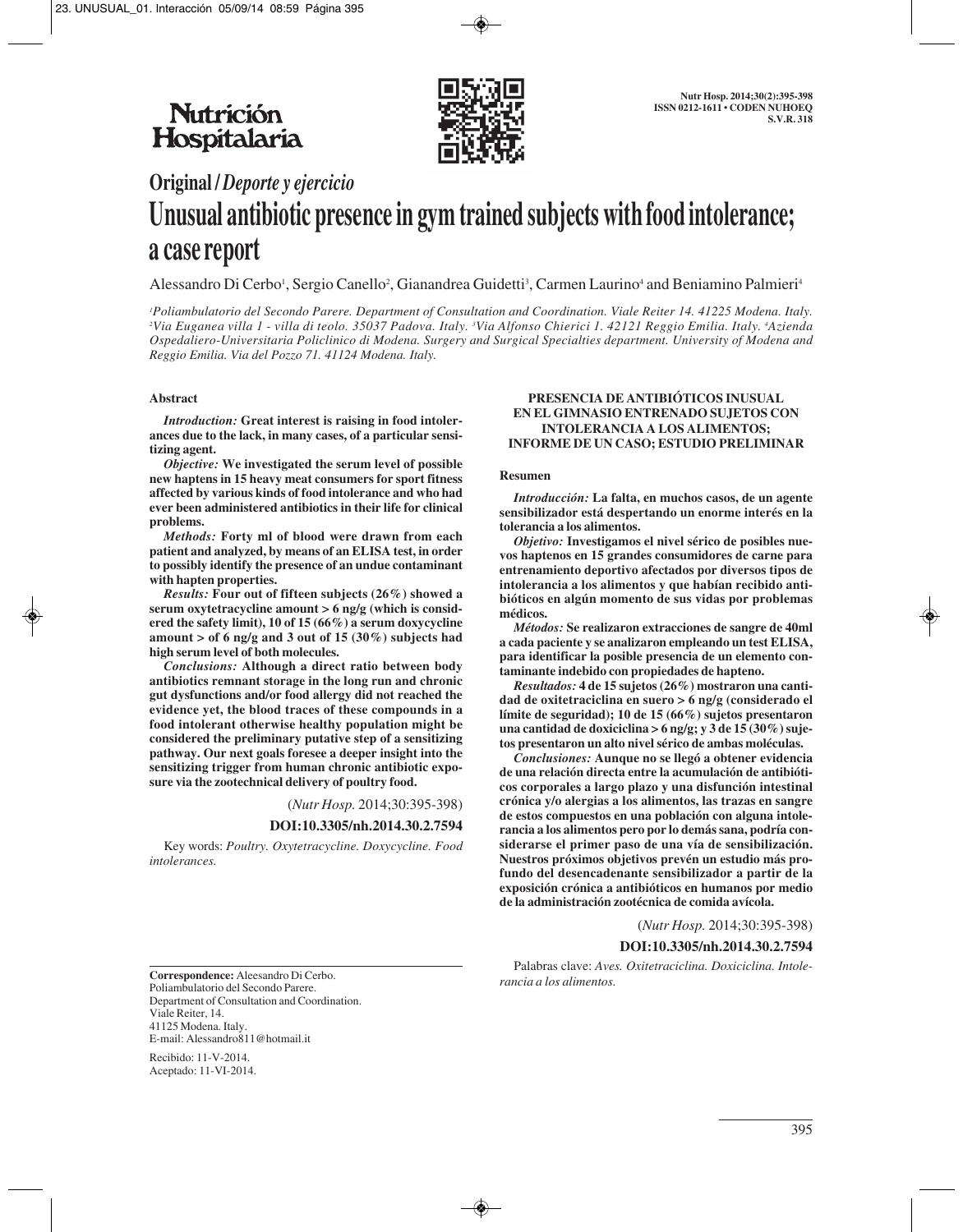#### **Abbreviations**

APC: Antigen-presenting cells. ELISA*:* Enzyme*-*linked immunosorbent assay.

#### **Introduction**

Food intolerances and food allergies are two different gut pathology chapters. In fact while the first involve nonimmunologic adverse reactions to food and include conditions such as lactase deficiency, dietary protein-induced enterocolitis syndromes and eosinophilic gastrointestinal disease, the second are considered adverse health effects arising from a specific immune response that occurs on exposure to a given food.<sup>1,2</sup>

Loss of tolerance to foods leads to induction of type I hypersensitivity reactions which are influenced by several factors including genetic susceptibility, the nature of antigen which initiates the disease and challenge with infections and bacteria.3 Depending on the stimulus naive T cells are activated by professional antigen-presenting cells (APC) and differentiate into Th1, Th2, Th17 or Th9 cells.<sup>4</sup> Once Th2 response is established, the mechanism of allergic disease is divided in two main phases: first sensitization, and development of memory and later followed by effector phase and tissue injury. In the first phase, which regards IL-4 and IL-13 production by allergen-specific CD4+ Th2 cells, a B cell class-switch induction into the antibody isotypes of ε immunoglobulin heavy chain and allergen-specific IgE antibody production are observed. Subsequently, allergen-specific IgE, binds to high affinity receptor for IgE on the surface membrane of mast cells and basophils leading to the sensitization of the patients to a specific allergen. Once patient is newly exposed to the sensitized allergen the aggregation of receptor-bound IgE molecules occurs and first the activation and then the release of mediator lead to the development of clinical symptoms<sup>5</sup> of type I hypersensitivity reactions.<sup>6,7</sup>

In testing for food sensitivity, blood samples are exposed to a panel of both foods and food components and the degree of total immunoglobulin G antibody binding to each food is quantified by means of an enzyme- or fluorescence- linked immunosorbent assay (ELISA).8 Another well established test is that based on the IgG subclass 4 (IgG4) binding (measured in lieu of total IgG).<sup>9</sup> The causes of food allergy can be related both to genetic factors and environmental exposure<sup>10,11</sup> and prevention policy<sup>12</sup> would significantly reduce the morbidity and the costs of managing this disorder.<sup>13</sup> Updates on this issue didn't add any effective therapeutic strategy to overwhelm the problem, except the deprivation diet,<sup>14</sup> dietary supplementation with zinc and copper<sup>15</sup> or the pharmacological approach with disodium cromoglycate,<sup>16</sup> steroids, azathioprine and cyclosporin.15

The hypothesis that heavy and prolonged eating of antibiotic treated poultry might promote somehow the food intolerance seems worth to be investigated.

#### **Methods**

We investigated 15 gym trained subjects (10 males and 5 females, mean age  $\pm$  SEM 30.4  $\pm$  2.65 years) with clear cut clinical food intolerance symptoms (i.e. itching, nausea, vomiting, eczema, weakness $)^{2,17}$ admitted to our clinic for proper diagnosis and treatment. A history of "healthy" nutrition (i.e. reach in fibers and poor in carbohydrates) was reported as well as an overall exceeding daily intake of white meat ranging from 300 to 600 gr/day. Forty ml of blood were drawn from each patient and analyzed, by means of an *enzyme*-linked immunosorbent assay (ELISA) test, in order to possibly identify the presence of an undue contaminant with hapten properties.

In table I the antibiotic remnants levels in each patient serum have been summarized.

#### **Results**

Results indicate that although oxytetracycline serum levels of 11 out of 15 subjects (73%) are below the safety level  $(< 6 \text{ ng/g})$ , 4 out of 15 (27%) present alarming serum levels of such molecule. Conversely,

| <b>Table I</b><br>Schematic representation of serum concentrations of two<br>antibiotics (oxytetracycline and doxyciclyne) |                                 |                             |
|----------------------------------------------------------------------------------------------------------------------------|---------------------------------|-----------------------------|
| Subject                                                                                                                    | Oxytetracycline<br>amount(ng/g) | Doxycycline<br>amount(ng/g) |
| 1                                                                                                                          | 1.97                            | 1.26                        |
| 2                                                                                                                          | 1.73                            | $8.93*$                     |
| 3                                                                                                                          | 2.09                            | $8.68*$                     |
| $\overline{4}$                                                                                                             | 1.99                            | $6.60*$                     |
| 5                                                                                                                          | 4.53                            | $6.62*$                     |
| 6                                                                                                                          | 8.19*                           | $6.71*$                     |
| 7                                                                                                                          | $7.17*$                         | 5.39                        |
| 8                                                                                                                          | 3.60                            | 1.78                        |
| 9                                                                                                                          | 3.16                            | 5.71                        |
| 10                                                                                                                         | 5.56                            | $7.56*$                     |
| 11                                                                                                                         | 3.30                            | $7.40*$                     |
| 12                                                                                                                         | 4.24                            | $7.85*$                     |
| 13                                                                                                                         | $7.24*$                         | $9.40*$                     |
| 14                                                                                                                         | $8.32*$                         | $7.40*$                     |
| 15                                                                                                                         | 4.51                            | 4.28                        |

\*Means a value which is above the safety limit (6 ng/g).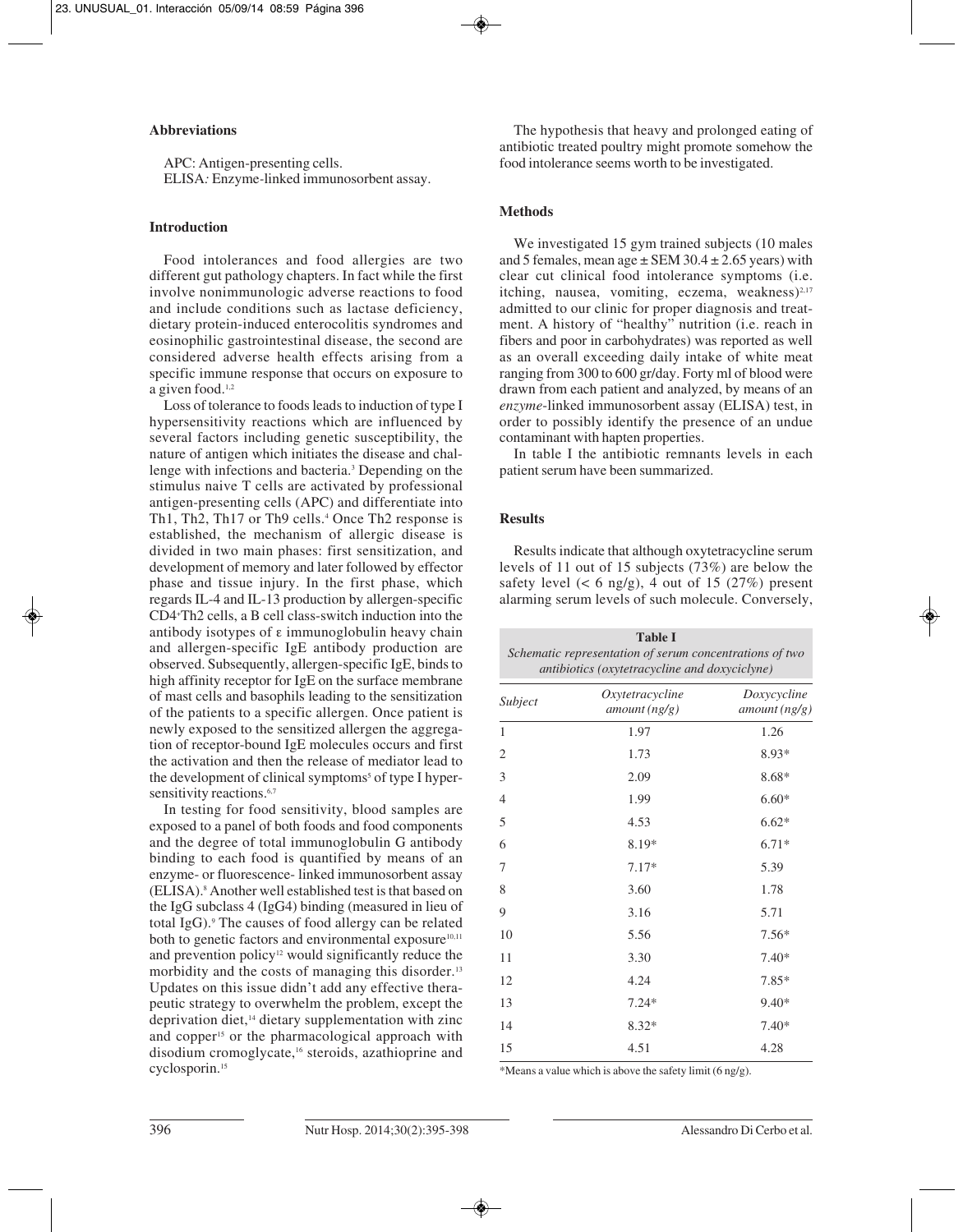doxycycline serum levels are above the safety allowed level in 10 out of 15 (66%) subjects and below in 5 out 15 (33%) subjects. Interestingly, high serum levels of both molecules were observed in 3 out of 15 (30%) subjects.

Further, the IgG-mediated foodstuffs intolerance analysis revealed that all the subjects were intolerant to chicken, 14 out of 15 subjects (93%) were also intolerant to pork, soybean, flax seeds, eggs and corn; 13/15 (86%) also to oat; 12/15 (80%) also to yeast and peas; 11/15 (73%) also to rabbit; 10/15 (73%) also to potato; 9/15 (60%) also to rice; 3/15 (20%) also to salmon, turkey and wheat; 2/15 (13%) also to beef and cheese and 1/15 (6,5%) also to lamb, deer and tuna (fig.  $1$ ).

# **Discussion**

Our preliminary clinical investigation opens a possible work hypothesis about the causes of multiple food intolerance, based on a possible haptenic toxic sensitizing mechanism due to prolonged subliminal oral intake of meat from animals grown under chronic tetracycline administration regime.

The bioavailability of this antibiotic, administered accordingly to the international health protocols, encloses, in the long run schedule, a final storage in the animals bone, fat and muscles that theoretically might be transferred to the final consumer and, finally, act as hapten-inducing specific intolerance to a wide range of different foods and molecules such as vegetables, fruits, carbohydrates, and proteins.

As matter of fact in our pilot trial group only 26% of subjects showed normal serum levels of both antibiotic molecules, while the remaining 74% had higher concentrations of at least one form of antibiotic molecule in the blood.

Obviously the small sample of recruited cases is inadequate to draw statistical conclusions about the significance of tetracycline contamination in an healthy hypernourished athletes population, but we can open the debate about indirect consequences of long term exposure to this antibiotic molecule, whose structure is basically still provided with sensitizing properties (for instance to the sun light and UV- irradiated skin).

# **Conclusions**

Our next study is going back to the *in vitro* human cells model, adding minimal doses of tetracycline in the culture medium, in order to detect the lowest concentration able to induce some biochemical imbalance via oxidative stress activation, or reducing the concentration of energy releasing molecules from mitochondria. This cells biology insight is supposed to be very helpful in supporting the clinical explanation, in terms of gut mucosal disorder and wide food sensitization.

## **Acknowledgements**

This article was not supported by grants.

## **Declaration of interest statement**

The authors certify that there is no conflict of interest with any financial organization regarding the material discussed in the manuscript.

The authors hereby certify that all work contained in this article is original.

The authors claim full responsibility for the contents of the article.



*Fig. 1.—Schematic representation of ELISA test of foodstuffs intolerances of gym trained subjects.*